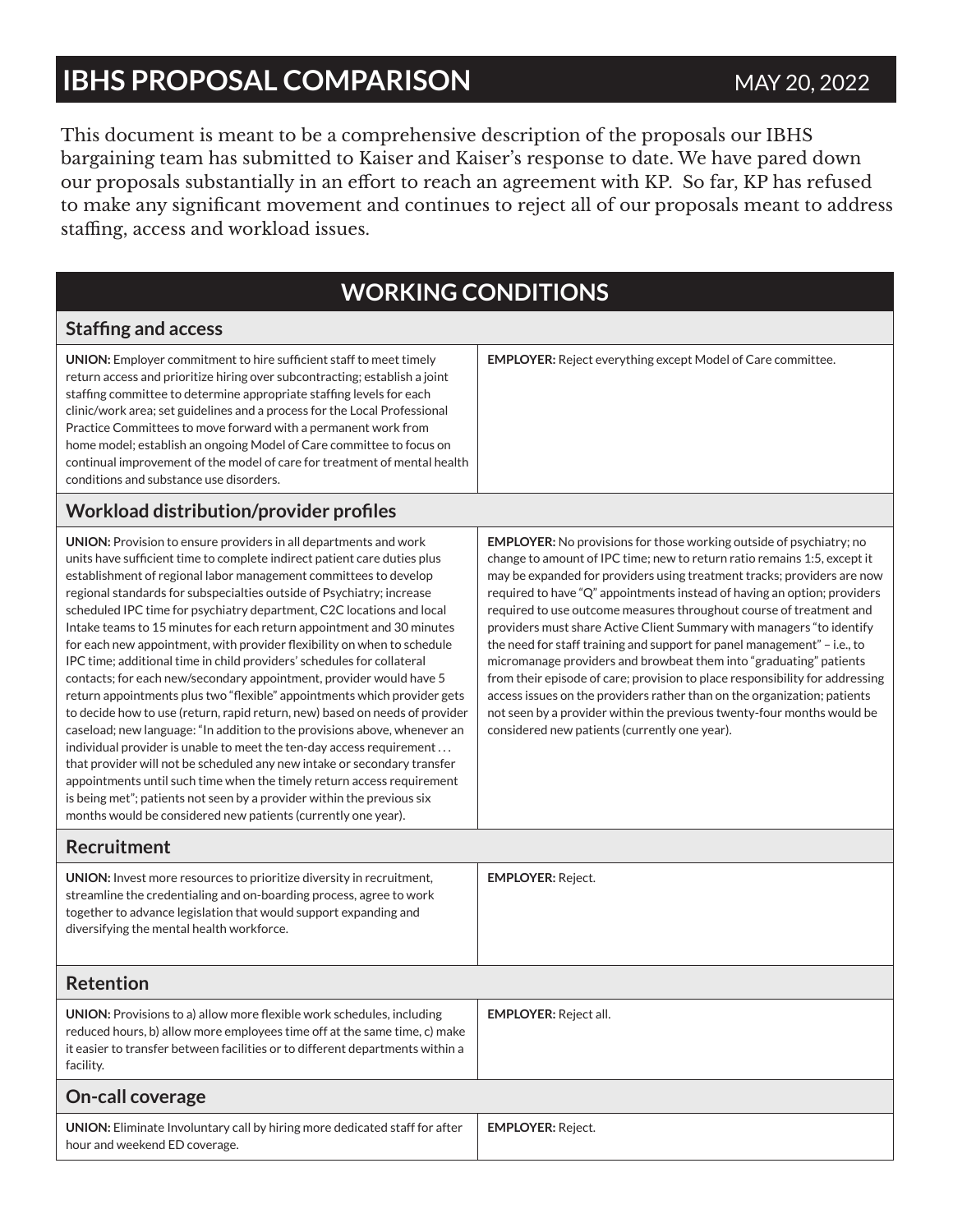# **IBHS PROPOSAL COMPARISON** APRIL 7, 2022

| <b>BENEFITS</b>                                                                                                                                                                                                                                                                                           |                                                                                                                                                                                                                                  |
|-----------------------------------------------------------------------------------------------------------------------------------------------------------------------------------------------------------------------------------------------------------------------------------------------------------|----------------------------------------------------------------------------------------------------------------------------------------------------------------------------------------------------------------------------------|
| <b>Medical</b>                                                                                                                                                                                                                                                                                            |                                                                                                                                                                                                                                  |
| <b>UNION:</b> Extend Alternative Mental Health benefit to eligible dependents,<br>without the need for a denial letter.                                                                                                                                                                                   | <b>EMPLOYER: Agreed.</b>                                                                                                                                                                                                         |
| <b>Retiree medical</b>                                                                                                                                                                                                                                                                                    |                                                                                                                                                                                                                                  |
| <b>UNION:</b> Additional \$10,000 added to HRA account when retiree reaches<br>85 years of age.                                                                                                                                                                                                           | <b>EMPLOYER: Agreed.</b>                                                                                                                                                                                                         |
| <b>Holidays</b>                                                                                                                                                                                                                                                                                           |                                                                                                                                                                                                                                  |
| UNION: Add MLK Jr Day as paid holiday; exempt employees who work on<br>a holiday would get additional ATO or pay equivalent to time and a half for<br>all hours worked (instead of straight time), in addition to holiday pay.                                                                            | <b>EMPLOYER:</b> Agreed to add MLK Jr. Day.                                                                                                                                                                                      |
| <b>Student loan repayment</b>                                                                                                                                                                                                                                                                             |                                                                                                                                                                                                                                  |
| UNION: Extend program to cover all loans, regardless of date procured;<br>expand the program to include all regular employees (not just those<br>working more than 32 hours per week).                                                                                                                    | <b>EMPLOYER: Agreed.</b>                                                                                                                                                                                                         |
| <b>COMPENSATION</b>                                                                                                                                                                                                                                                                                       |                                                                                                                                                                                                                                  |
| <b>Bilingual differential</b>                                                                                                                                                                                                                                                                             |                                                                                                                                                                                                                                  |
| UNION: Increase to 5% of base rate and add more languages covered;<br>establish a labor management committee to explore expanding the<br>bilingual program to ensure that there are enough bilingual clinicians to<br>provide culturally responsive care to non-English speakers in all service<br>areas. | <b>EMPLOYER: Reject.</b>                                                                                                                                                                                                         |
| Per diem pay                                                                                                                                                                                                                                                                                              |                                                                                                                                                                                                                                  |
| UNION: Increase per diem in lieu of benefits differential from \$1/hour to<br>12% of base pay (other professionals including our Southern California<br>colleagues, get as much as 20%).                                                                                                                  | <b>EMPLOYER: Reject.</b>                                                                                                                                                                                                         |
| Performance incentive plan                                                                                                                                                                                                                                                                                |                                                                                                                                                                                                                                  |
| <b>UNION:</b> Continue Performance Improvement Plan with maximum annual<br>payout of \$5,000 for full-time employees.                                                                                                                                                                                     | <b>EMPLOYER: No proposal.</b>                                                                                                                                                                                                    |
| Wage rates/lump sums                                                                                                                                                                                                                                                                                      |                                                                                                                                                                                                                                  |
| UNION: Increase wage rates 3% retroactive to October 1, 2021, 3% on<br>October 1, 2022 and 2% on October 1, 2023; 1% lump sum in 2021 and 2%<br>lump sum in 2022.                                                                                                                                         | <b>EMPLOYER:</b> 3% wage increase effective 60 days after ratification (no<br>retroactive pay); 2% first full pay period after 10/1/21; 2% first full pay<br>period after 10/1/22; 1% lump sum in 2021; and 1% lump sum in 2022. |